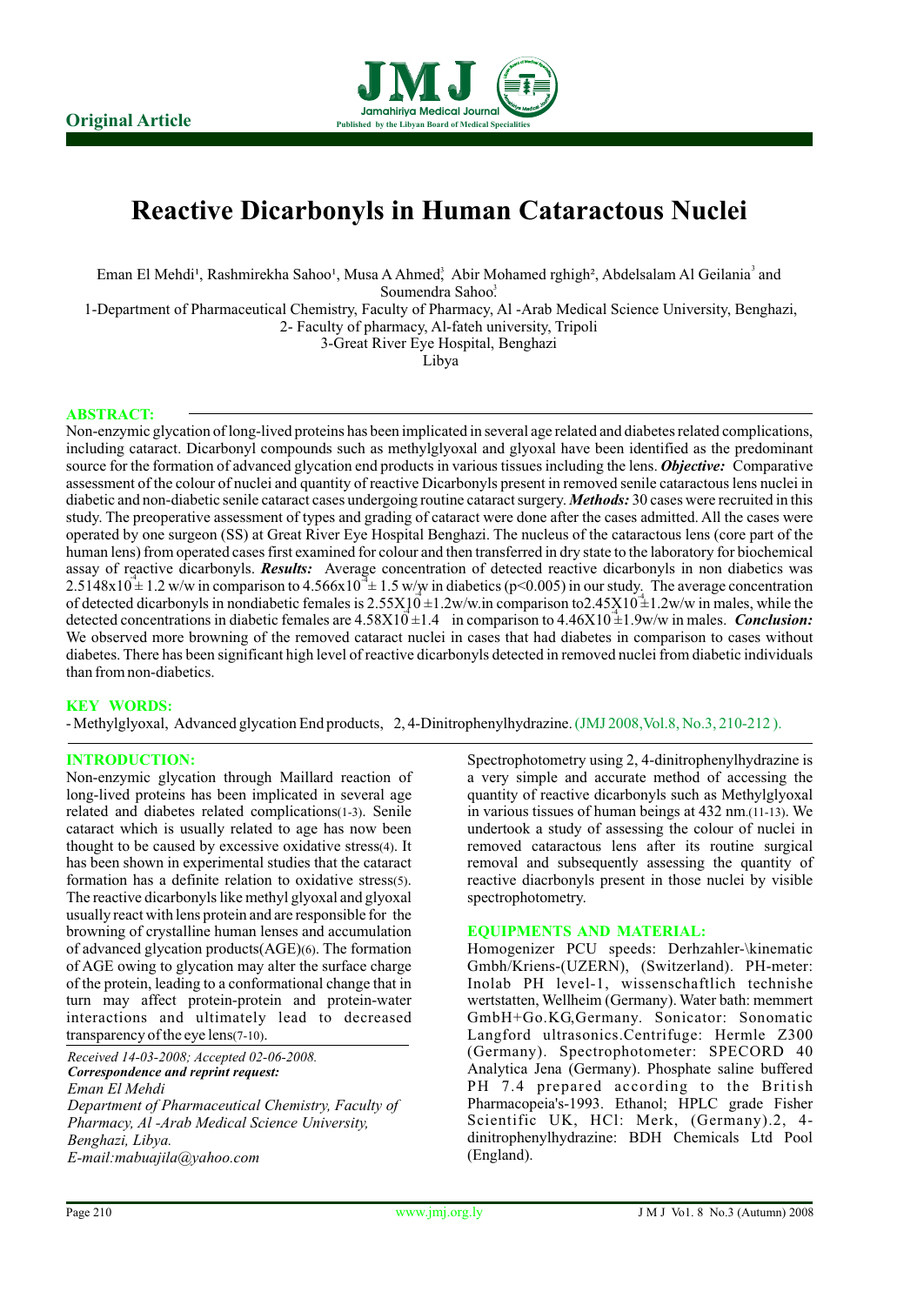# **METHODS:**

Total 30 nuclei from senile cataract cases undergoing  $4.46X10\pm1.9w/w$  in diabetic males (Fig.4,5). routine cataract surgery were collected for study. Nuclei collection was made randomly from the cases that had uneventful cataract surgery. The cases were operated by one surgeon (SS) at Great River Eye Hospital, Benghazi, Libya. No modification of surgical procedure was taken because of this study. The nuclei were observed under slit lamp after the surgical removal for amount of pigmentation and then sent for biochemical assay in dry state the same day. The colours of the nuclei were categorized into 3 grades (Grade 1-light yellow, Grade 2 light yellow brown and Grade 3-Dark yellow brown). The nuclei were sent to the laboratory in sterile wide bore bottles without any preservative. The samples were preserved at -190°C till they were assessed spectrophotometrically within a period of 24 hr. This research followed the tenets of the World Medical Association Declaration of Helsinki on ethical principles for medical research involving human subjects.

*Assay procedure:* The weighed nucleus was taken and stored in 5ml of phosphate saline buffer of pH 7.4 at - 19°C. Then each nucleus was homogenized individually in 20 ml of cold phosphate saline buffer of pH 7.4 by PCU speed for 2 minutes. The homogenized mixture was sonicated continuously using ultrasound bath for 5 minutes. Then cooled in ice (00C) for 5 minutes and centrifuged at 4000rpm for 1 hr. 1 ml supernatant and 2.5 ml of 2, 4-dinitrophenylhydrazine were mixed in a closed test tube and heated in water bath at 42 0 C for 40 minutes. Absorbance was measured at 432 nm by a double beam spectrophotometer (11).

# **RESULTS:**

In our recruited 30 cases for study 18 were males and the remaining 12 were females (Fig.1). The mean age group in non-diabetic cases was  $51\pm10$  years whereas in the diabetic group was 54±10 years. Nine cases had variable grades of diabetes. Out of the 30 cases around 8 cases were pigmented hard cataracts the rest 22 were white and soft cataract. All cases had uncomplicated cataract surgery by the surgeon. The average duration of diabetes was 6 years. All cases were taking oral antidiabetic treatment. The nuclei colour grading in non diabetic as well as the diabetic group has been plotted on a bar diagram which showed more browning of nuclei removed from diabetic cases. Around 9% of removed nuclei from nondiabetic individuals had dark yellow brown as against 33% removed nuclei from senile cataract cases that had associated diabetes (Fig.2).

# **NON DIABETIC GROUP VS DIABETIC GROUP**

The reactive dicarbonyls concentration in removed nuclei of cataractous lenses in nondiabetics were found to be  $2.5148x10^{\frac{4}{3}}1.2$  w/w where as in diabetic group it was an average concentration of  $4.566 \times 10^4$  = 1.5 w/w.(Fig.3). The average concentration of detected dicarbonyls in nondiabetic females was  $2.55 \times 10^4 \pm 1.2 \text{w/w.in}$ comparison to  $2.45 \times 10^{4}$  = 1.2w/w in non diabetic males, while the average detected concentrations in diabetic

females was  $4.58X10^{\frac{4}{3}}1.4$  in comparison to -4





 *(Fig.3)The non Diabetic Group.* 



 *(Fig.4)The Diabetic Group.*